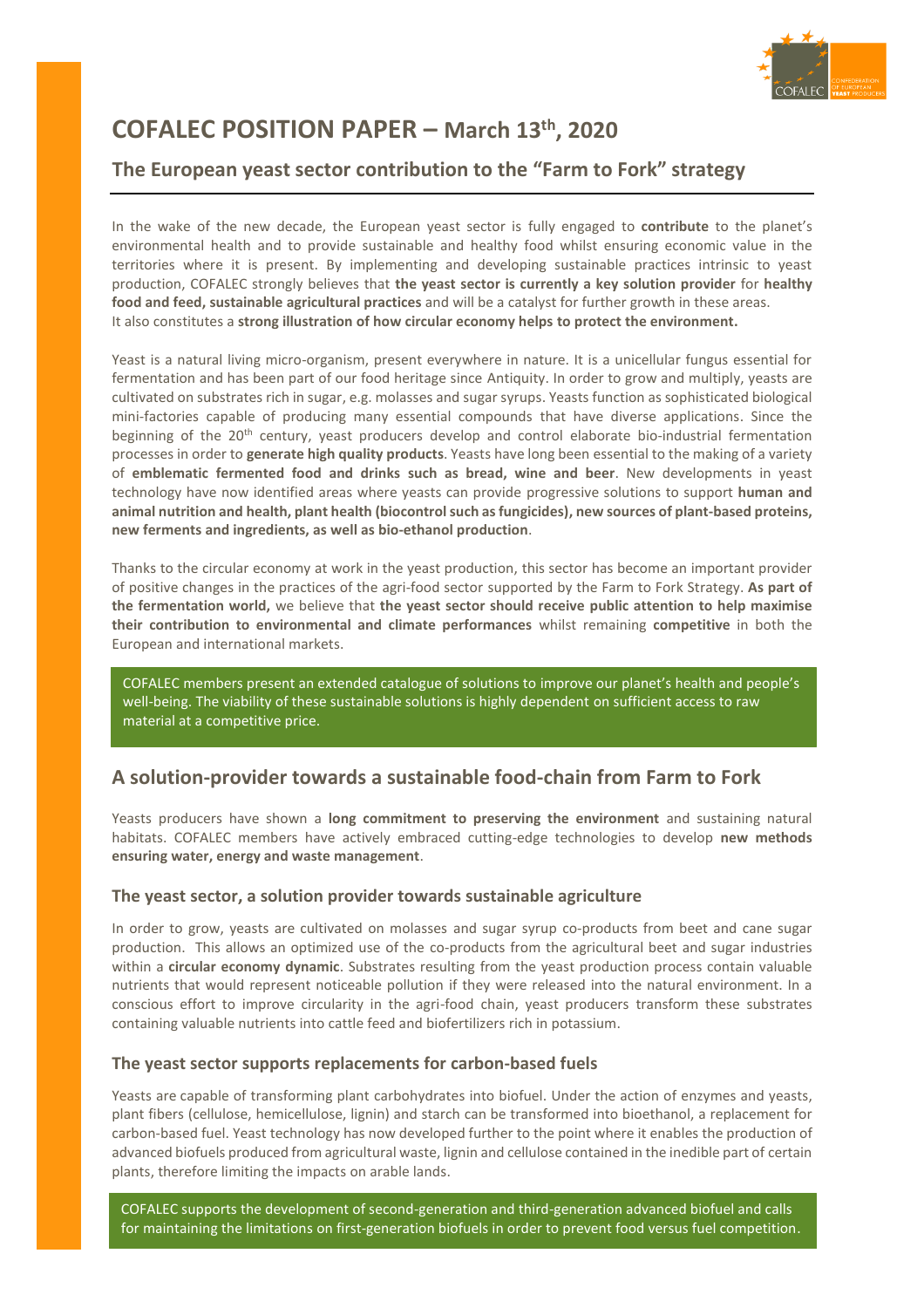#### **Yeasts help in reducing our dependency on chemical products**

Yeasts are used for plant health as **natural bio-fungicide agents**, added to soil or used for foliar application on different crops. The goal is to protect plants by enabling natural **mechanisms and interactions**. These new products improve not only plant nutrition but also plant vigour during the early growth phase. They are **safe** for humans and the environment. Together with the production of **biofertilizers, these new bio-fungicides make the yeast sector a promising one** to deliver tools to "*significantly reduce the use and risk of chemical pesticides as well as the use of chemical fertilizers*" and to help protect the soils from pollution.

COFALEC calls for incentive to research and innovation on biocontrol products and for the facilitation of their market access procedure.

#### **Yeasts, a solution against antimicrobial resistance**

Antimicrobial resistance is a serious threat to human health, linked to the excessive and inappropriate use of antibiotics, including its use in animal farming, as well as to the discharge of antimicrobials in the environment. **Yeasts probiotics** are used as feed additives to help maintain a balanced gut microbiome in monogastric animals and ruminants. Some of these strains are **safe alternatives to the overuse of antibiotics. They significantly help reduce the use of antibiotics in animal breeding.** 

### **The yeast sector, a sustainable source of safe, nutritious and high-quality food**

#### **Yeasts, a source of emblematic fermented food and drinks**

Yeasts are used by a wide range of food industries to transform simple ingredients into delicious food. In baking it gives us our daily bread. Yeasts ferment and produce carbon dioxide which leavens the dough: **without yeast, no bread!** Yeasts also generate volatile aromatic compounds, contributing to bread's characteristic aromas. By its alcoholic fermentation action, yeast generates many enjoyable **beers** and produces **world-famous wines** and **distilled spirits**.

#### **Yeasts help in producing nutritious and healthy food**

During the fermentation process, yeasts synthesize many B-complex **vitamins**(thiamin, niacin, pantothenic acid, folic acid), important **minerals** as well as **fibers** that can help maintain a balanced intestinal microbiota and **stimulate the immune system**. Yeasts also produce peptides that protect against oxidative stress and regulate the mood. The yeast industry can play a key role in the EU's aim to **ensure sustainable and healthy food**. Yeasts as **probiotics for humans** are living microorganisms that help in restoring intestinal microbiota and synthesizing high value-added therapeutic bioactive components.

#### **Yeasts as a source of new plant-based protein and ferments for the future**

Yeasts can be used alternatively as **ferments for the food industry**, as **nutritional food ingredients** or as **nutraceutical food** to **support health**. Nutritional yeast is an excellent ally in maintaining our well-being thanks to the many nutrients it contains, such as protein, essential amino acids, fiber, vitamins and minerals in organic form. Nutritional yeasts incorporated into diets offer **alternatives to protein-rich meat and dairy products**, in line with the European Green Deal objective of "promoting the production and use of new sources of protein that can relieve pressure on agricultural lands". Fermentation is also a solution for the development of innovative plant-based products which can replace traditional dairy and meat-based products.

**Present at many stages of the European food chain from Farm to Fork, the European yeast industry has a key role to play in the future EU bioeconomy and carbon neutrality strategy.**